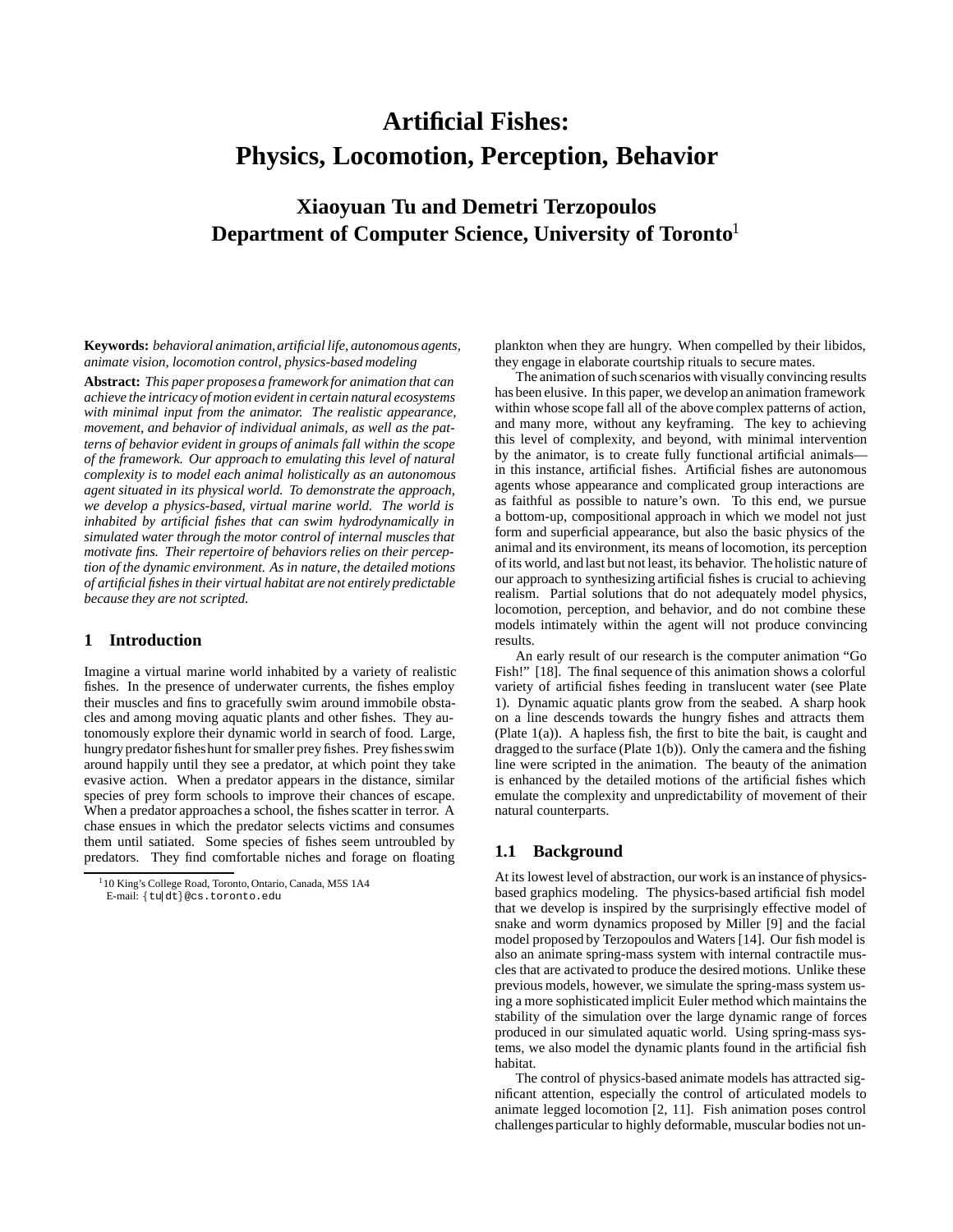like those of snakes [9]. We have devised a motor control subsystem that achieves muscle-based, hydrodynamic locomotion by simulating the forces of interaction of a deformable body in an aquatic medium. The motor controller harnesses the hydrodynamic forces produced by fins to achieve forward locomotion over a range of speeds, execute turns, and alter body roll, pitch, and yaw so that the fish can move at will within its 3D virtual world.

At a higher level of abstraction, our research may be categorized as advanced behavioral animation. Several researchers have endeavored to develop behavioral models for computer animation. Simpler behavioral approaches than ours have been proposed to cope with the complexity of animating anthropomorphic figures [22], animating the synchronized motions of flocks, schools, or herds [13], and interactive animation control [20] (see, also, the papers by Badler, Calvert, Girard, Green, Miller, Wilhelms, and Zeltzer in [2]). Artificial fishes are "self-animating" in the sense of Reynolds' pioneering work [13], but unlike his procedural "boid" actors, they are fairly elaborate physical models.

To achieve a level of behavioral realism consistent with the locomotive abilities of artificial fishes, it is prudent to consult the ethology literature [16, 5, 7, 1]. Tinbergen's landmark studies of the three-spined stikleback highlight the great diversity of piscatorial behavior, even within a single species. We achieve the nontrivial patterns of behavior outlined in the introductory paragraph of this paper, including schooling behaviors as convincing as those demonstrated by Reynolds, in stages. First, we implement primitive reflexive behaviors, such as obstacle avoidance, that tightly couple perception to action [3]. Then we combine the primitive behaviors into motivational behaviors whose activation depends also on the artificial fish's mental state, including hunger, libido, etc.

Behavior is supported by perception as much as it is by action. Evolution has developed in most animals, including fishes, acute perceptual modalities to increase their chances of survival in an unpredictable and often hostile world. Reynolds' "boids" maintained flock formations through simple perception of other nearby actors [13]. The roach actor described in [8] retreated when it sensed danger from a virtual hand. Renault *et al.* [12] advocate a more extensive form of synthetic vision for behavioral actors, including the automatic computation of internal spatial maps of the world. Our artificial fishes are currently able to sense their world through simulated visual perception within a deliberately limited field of view. Subject to the natural limitations of occlusion, they can sense lighting patterns, determine distances to objects, and identify objects. Furthermore, they are equipped with secondary nonvisual modalities, such as the ability to sense the local water temperature.

The confluence of behavior, perception, and motor systems makes the artificial fish an autonomous agent. In this regard, our design of virtual agents is compatible with recent work in robotics aimed at the implementation of physical agents (see, e.g., the compilation [6]). Interestingly, as our holistic computational model exceeds a certain level of physical, motor, perceptual, and behavioral sophistication, the agent's range of functionality broadens due to emergent behaviors, not explicitly programmed, but nonetheless manifest as the artificial fish interacts with a complex dynamic world populated by other artificial fishes. We aim to emulate convincingly the appearance of the animal as well, so that our computational model will be useful for the purposes of animation.

## **1.2 Overview**

Fig. 1 shows an overview of an artificial fish situated in its world, illustrating the motor, perception, and behavior subsystems.

The motor system comprises the dynamic model of the fish, the actuators, and a set of motor controllers (MCs). Since our goal is to animate an animal realistically and at reasonable computational cost, we have crafted a mechanical model that represents a good compromise between anatomical consistency, hence realism, and



Figure 1: Control and information flow in artificial fish.

computational efficiency. Our model is rich enough so that we can build MCs by gleaning information from the animal biomechanics literature. The MCs are parameterized procedures. Each is dedicated to carrying out a specific motor function, such as "swim forward" or "turn left". They translate natural control parameters such as the forward speed or angle of the turn into detailed muscle actions.

The perception system employs a set of virtual on-board sensors to provide all the sensory information about the dynamic environment. The system includes a perceptual attention mechanism which allows the artificial fish to train its sensors at the world in a taskspecific way, filtering out undesired sensory information according to the needs of the behavior routines.

The behavior system of the artificial fish mediates between its perception system and its motor system. An intention generator, the fish's "cognitive" center, harnesses the dynamics of the perceptionaction cycle. The animator establishes the innate character of the fish through a set of habit parameters that determine whether or not it likes darkness or is a male/female, etc. The intention generator combines the habits with the incoming stream of sensory information to generate dynamic goals for the fish, such as to hunt and feed on prey. It ensures that goals have some persistence by exploiting a single-item memory. The intention generator also controls the perceptual attention mechanism to filter out sensory information unnecessary to accomplishing the goal at hand. For example, if the intention is to eat food, then the artificial fish attends to sensory information related to nearby food sources. At every simulation time step, the intention generator activates behavior routines that input the filtered sensory information and compute the appropriate motor control parameters to carry the fish one step closer to fulfilling the current intention. Primitive behavior routines, such as obstacle avoidance, and more sophisticated motivational behavior routines, such as mating, implement the artificial fish's repertoire of behaviors.

#### **2 Physics-Based Fish Model and Locomotion**

Studies into the dynamics of fish locomotion show that most fishes use their caudal fin as the primary motivator [19]. Caudal swimming normally uses posterior muscles on either side of the body, while turning normally uses anterior muscles. To synthesize realistic fish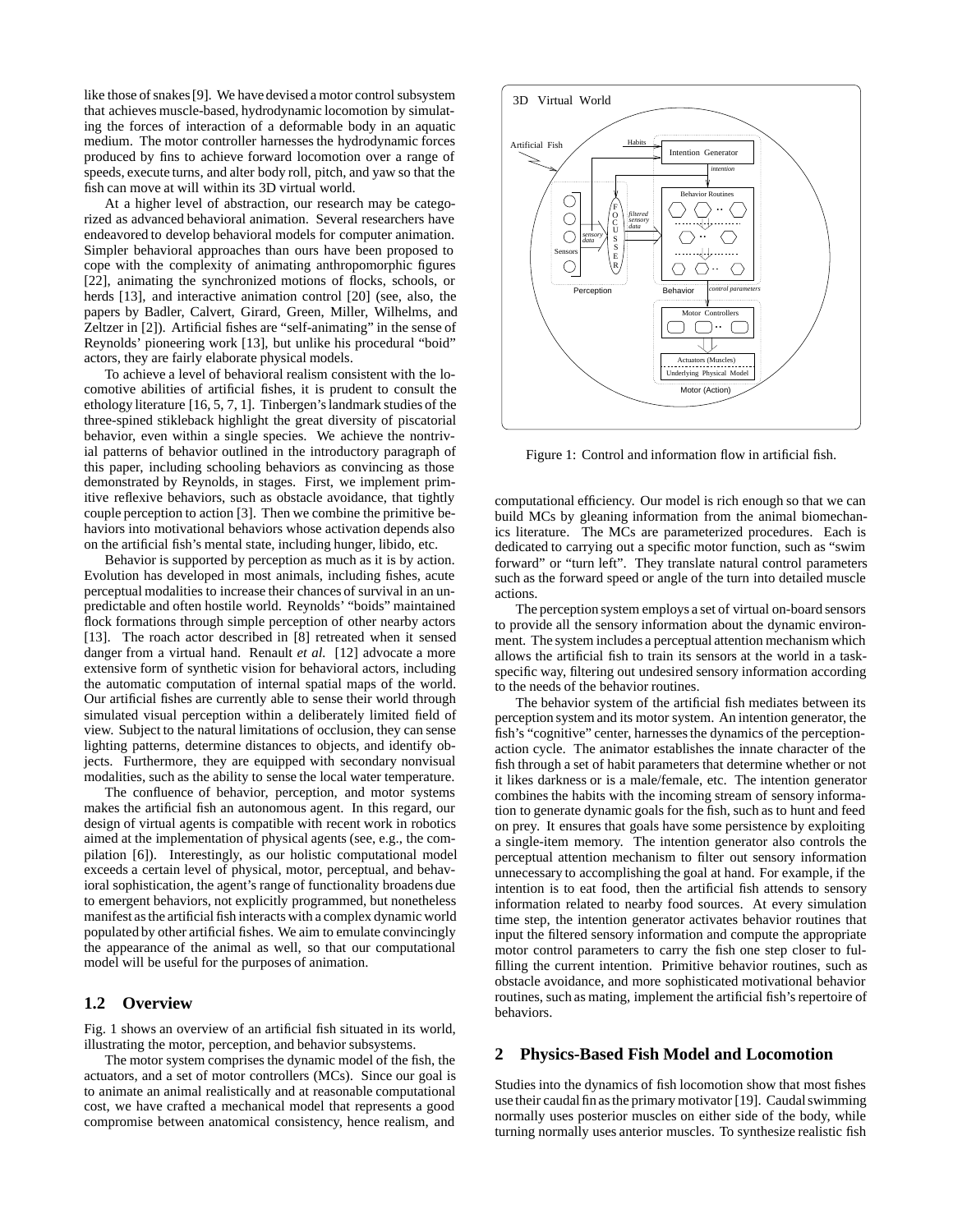locomotion we have designed a dynamic fish model consisting of 23 nodal point masses and 91 springs. The spring arrangement maintains the structural stability of the body while allowing it to flex. Twelve of the springs running the length of the body also serve as simple muscles (Fig. 2).



Figure 2: The spring-mass dynamic fish model. Springs are at their rest lengths.

#### **2.1 Mechanics**

The mechanics of the spring-mass model are specified as follows: Let node *i* have mass  $m_i$ , position  $\mathbf{x}_i(t)=[x_i(t), y_i(t)]$ 

 $z_i(t)$ , velocity  $\mathbf{v}_i(t) = d\mathbf{x}_i/dt$ , and acceleration  $\mathbf{a}_i(t) = d^2\mathbf{x}_i/dt^2$ . Let spring  $S_{ij}$  connect node i to node j. Denote its spring constant as  $c_{ij}$  and natural, rest length as  $l_{ij}$ . Its deformation is  $e_{ij}(t) = ||\mathbf{r}_{ij}|| - l_{ij}$ , where  $\mathbf{r}_{ij} = \mathbf{x}_j(t) - \mathbf{x}_i(t)$ . The force  $S_{ij}$  exerts on node *i* is  $\mathbf{f}_{ij}^s = c_{ij}e_{ij}(t)\mathbf{r}_{ij}/||\mathbf{r}_{ij}||$  (and it exerts the force  $-\mathbf{f}_{i,j}^s$  on node j). The Lagrange equations of motion of the dynamic fish are:

$$
m_i \frac{d^2 \mathbf{x}_i}{dt^2} + \varrho_i \frac{d \mathbf{x}_i}{dt} - \mathbf{w}_i = \mathbf{f}_i^w; \qquad i = 0, \dots, 22, \tag{1}
$$

where  $\varrho_i$  is the damping factor,  $\mathbf{w}_i(t) = \sum_{j \in \mathbb{N}_i} \mathbf{f}_{ij}^s(t)$  is the net internal force on node i due to springs connecting it to nodes  $j \in N_i$ , where  $N_i$  is the index set of neighboring nodes. Finally,  $f_i^w$  is the external (hydrodynamic) force on node i.

To integrate the differential equations of motion, we employ a numerically stable, implicit Euler method [10]. The method assembles the sparse stiffness matrix for the spring-mass system in "skyline" storage format. The matrix is factorized once at the start of the simulation and then resolved at each time step.

#### **2.2 Swimming Using Muscles and Hydrodynamics**

The artificial fish moves as a real fish does, by contracting its muscles. If  $S_{ij}$  is a muscle spring, it is contracted by decreasing the rest length  $l_{ij}$ . For convenience, we assign a minimum contraction length  $\tilde{l}_{ij}^{\min}$  to the muscle spring and express the contraction factor as a number in the range  $[0, 1]$ . The characteristic swinging of the fish's tail can be achieved by periodically contracting the swimming segment springs on one side of the body while relaxing their counterparts on the other side.

When the fish's tail swings, it sets in motion a volume of water. The inertia of the displaced water produces a reaction force normal to

the fish's body and proportional to the volume of water displacedper unit time, which propels the fish forward (Fig. 3(a)). Under certain assumptions, the instantaneous force on the surface  $S$  of a body due to a viscous fluid is approximately proportional to  $-\int_{\mathcal{S}} (\mathbf{n} \cdot \mathbf{v}) \mathbf{n} dS$ , where n is the unit outward normal function over the surface and v is the relative velocity function between the surface and the fluid. For efficiency, we triangulate the surface of the fish model between the nodes and approximate the force on each planar triangle as  $f = min[0, -A(n \cdot v)n]$ , where A is the area of the triangle and v is its velocity relative to the water. The  $f_i^w$  variables at each of the three nodes defining the triangle are incremented by  $f/3$ .



Figure 3: Hydrodynamic locomotion and vision sensor. (a) With tail swinging towards positive X axis, reaction force  $\mathbf{F}_{i}^{w}$  at point  $n_i$  acts along the inward normal. Component  $\mathbf{F}_{ix}^w$  resists the lateral movement, while  $\mathbf{F}_{i\nu}^w$  is forward thrust. Aggregate thrust propels fish towards positive  $Y$  axis. (b) Visual perception limited to 300 degree solid angle.

#### **2.3 Motor Controllers**

Currently the artificial fish has three MCs. The swim-MC produces straight swimming, while the left-turn-MC and right-turn-MC execute turns. The MCs prescribe muscle contractions to the mechanical model. The swimming MC controls the swimming segment muscles (see Fig. 2), while the turning MCs control the turning segment muscles.

According to [19], the swimming speedof most fishes is roughly proportional to the amplitude and frequency of the periodic lateral oscillation of the tail, below certain threshold values. Our experiments with the mechanical model agree well with these observations. Both the swimming speed and the turn angle of the fish model are approximately proportional to the contraction amplitudes and frequencies/rates of the muscle springs.

The swim-MC (swim-MC(speed)  $\mapsto \{r_1, s_1, r_2, s_2\}$ ) converts a swim speed parameter into contraction amplitude and frequency control parameters for the anterior  $(r_1, s_1)$  and posterior  $(r_2, s_2)$ swim segments. One pair of parameters suffice to control each of the two swim segments because of symmetry—the four muscle springs have identical rest lengths and minimum contraction lengths, identical spring constants, and the contractions of the muscle spring pairs on opposite sides are exactly out of phase. Moreover, the swim-MC produces periodic muscle contractions in the posterior swim segment which lag 180 degrees behind those of the anterior swim segment; hence the mechanical models displays a sinusoidal body shape as the fish swims (see [19]).

By experimenting, we have found a set of four maximal parameters,  $\hat{r}_1$ ,  $\hat{s}_1$ ,  $\hat{r}_2$  and  $\hat{s}_2$ , which produce the fastest swimming speed. The swim-MC generates slower swim speeds by specifying parameters that have values between 0 and the maximal parameters. For example,  $\{0.8\hat{r}_1, \hat{s}_1, 0.7\hat{r}_2, \hat{s}_2\}$  results in a slower-swimming fish.

<sup>&</sup>lt;sup>1</sup>In our simulation:  $m_i = 1.1$  for  $i = 0$  and  $13 \le i \le 19$ ;  $m_i = 6.6$  for  $\le i \le 4$  and  $9 \le i \le 12$ ;  $m_i = 11.0$  for  $5 \le i \le 8$ , and  $m_i = 0.165$  for  $i = 21, 22$ . The cross springs (e.g.,  $c_{27}$ ) which resist shearing have spring constants  $c_{ij} = 38.0$ . The muscle springs (e.g.,  $c_{26}$ ) have spring constants  $c_{ij} = 28.0$ , and  $c_{ij} = 30$  for the remaining springs. The damping factor  $\rho_{ij} = 0.05$  in (1) and the time step used in the Euler time-integration procedure is 0:055.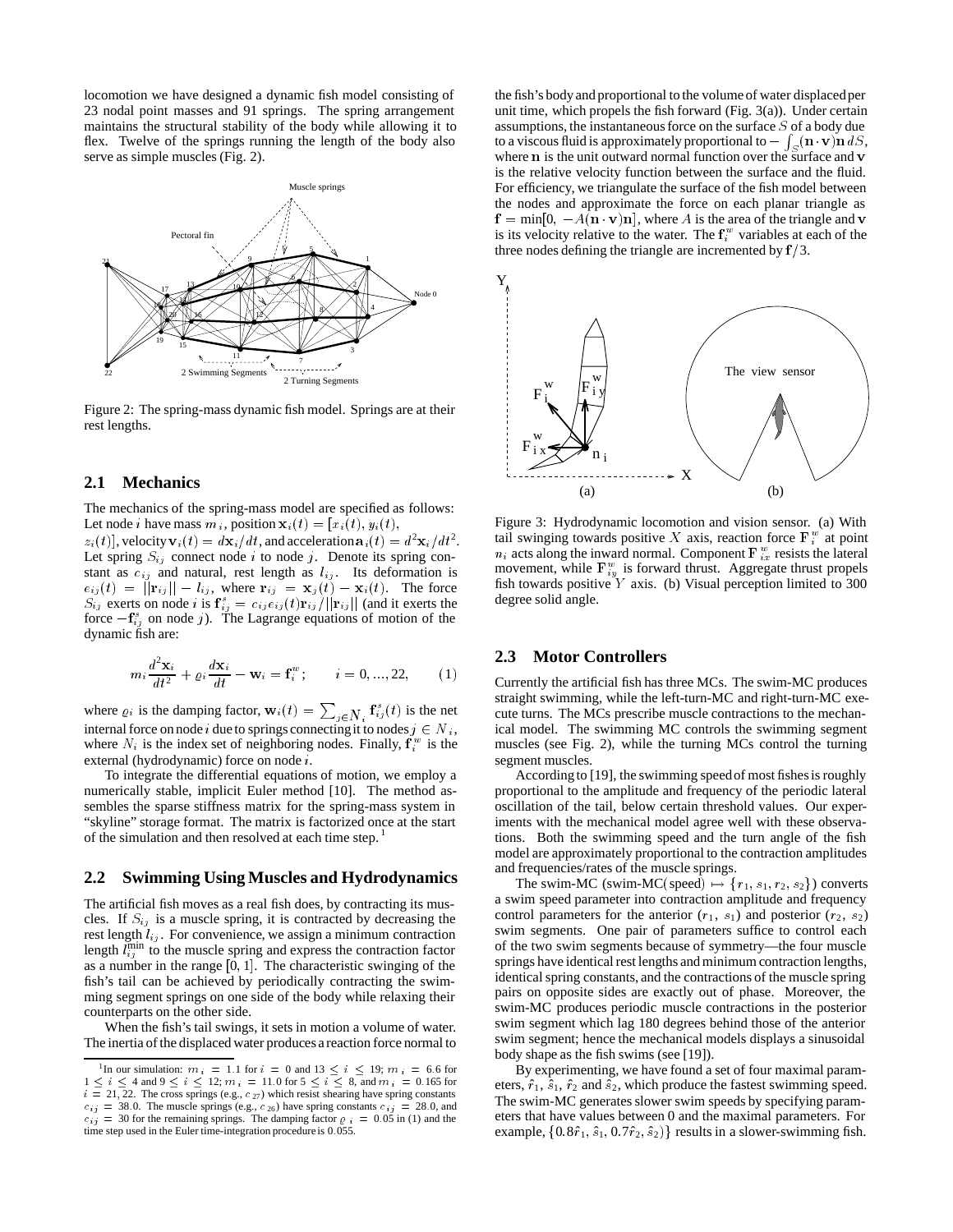As mentioned earlier, most fishes use their anterior muscles for turning, and the turn angle is approximately proportional to the degree and speed of the anterior bend, up to the limit of the fish's physical strength [19]. The artificial fish turns by contracting and expanding the springs of the turning segments (Fig. 2) in similar fashion. For example, a left turn is achieved by quickly contracting the left side springs of the segments and relaxing those on the right side. This effectively deflects the fish's momentum and brings it into the desired orientation. Then the contracted springs are restored to their rest lengths at a slower rate, so that the fish regains its original shape with minimal further change in orientation.

Similarly, the left and right turn MCs (turn-MC(angle)  $\mapsto$  ${r_0, s_0, r_1, s_1}$  convert a turn angle to control parameters for the anterior and posterior turning segments to execute the turn (note that the posterior turning segment also serves as the anterior swim segment). Through experimentation, we established 4 sets of parameter values  $P_i = \{r_0^i, s_0^i, r_1^i, s_1^i\}$  which enable the fish to execute natural looking turns of approximately 30, 45, 60, and 90 degrees. By interpolating the key parameters, we define a steering map that allows the fish to generate turns of approximately any angle up to 90 degrees. Turns greater than 90 degrees are composed as sequential turns of lesser angles.

## **2.4 Pectoral Fins**

On most fishes, the pectoral fins control pitching (the up-and-down motion of the body) and yawing (the side-to-side motion). The pectorals can be held close to the body to increase speed by reducing drag or they can be extended to serve as a brake by increasing drag [21]. Many reef fishes use a pectoral swimming style to achieve very fine motion control when foraging, including backwards motions, by keeping their bodies still and using their pectorals like oars.

The artificial fish has a pair of pectoral fins which enable it to navigate freely in its 3D world. The pectoral fins function in a similar, albeit simplified, manner to those on real fishes. Instead of creating a detailed physics-based model of the pectoral fins, we are content to simulate only their dynamic effect on the locomotion of the fish. This is because for our purposes the detailed movement of the pectoral fins is of lesser interest than the movement of the fish body. Furthermore, we wish to simplify the fish model and its numerical solution.

The pectoral fins (Fig. 4) work by applying reaction forces to nodes in the midsection, i.e. nodes  $1 \le i \le 12$  (see Fig. 2).



Figure 4: The pectoral fins

The pectoral fins are analogous to the wings of an airplane. Pitch, yaw, and roll control stems from changing their orientations relative to the body; i.e., the angle  $\pi/4 \leq \gamma \leq \pi$ . Assuming that a fin has an area  $A$ , surface normal  $n$  and the fish has a velocity  $v$ relative to the water (Fig. 4), the fin force is  $F_f = -A(\mathbf{n} \cdot \mathbf{v})\mathbf{n} =$  $-A(||v||\cos \gamma)$  m which is distributed equally to the 12 midsection nodes. When the leading edge of a fin is elevated, a lift force is imparted on the body and the fish ascends, and when it is depressed a downward force is exerted and the fish descends. When the fin angles differ the fish yaws and rolls. The artificial fish can produce a braking effect by angling its fins to decrease its forward speed (i.e.  $\gamma = \pi$ ). This motion control is useful, for instance, in maintaining schooling patterns.

## **3 Sensory Perception**

The artificial fish currently has two on-board sensors with which to perceive its environment and govern its actions—a vision sensor and a temperature sensor.

The temperature sensor samples the ambient water temperature at the center of the artificial fish's body. The vision sensor is more complicated. We do not attempt to emulate the highly evolved vision system of a real fish. Instead, the vision sensor extracts from the 3D virtual world only some of the most useful information that fish vision can provide real fishes about their world, such as the colors, sizes, distances, and identities of objects.

The artificial fish's vision sensor has access to the geometry, material property, and illumination information that is available to the graphics pipeline for rendering purposes. In addition, the vision sensor can interrogate the object database to identify nearby objects and interrogate the physical simulation to obtain information such as the instantaneous velocities of objects of interest.

Currently, the artificial fish's vision is cyclopean, and it covers a 300 degree spherical angle extending to an effective radius that is appropriate for the assigned visibility of the translucent water (Fig. 3(b)). An object is "seen" if any part of it enters this view volume and is not fully occluded by another object.

A more realistic emulation of piscatorial visual processes would involve the application of computer vision algorithms to extract information from images (and associated z-buffers) of the 3D world rendered from the vantage point of the artificial fish's (binocular) vision sensor. At present the artificial fish can average the image to determine the overall light.

For further details about perceptual modeling in artificial fishes see [17].

## **4 Behavioral Modeling and Animation**

The artificial fish's behavior system runs continuously within the simulation loop. At each time step the intention generator issues an intention based on the fish's habits, mental state, and incoming sensory information. It then chooses and executes a behavior routine which in turn runs the appropriate motor controllers. It is important to note that the behavior routines are incremental by design. Their job is to get the artificial fish one step closer to fulfilling the intention during the current time step. The intention generator employs a memory mechanism to avoid dithering.

#### **4.1 Habits**

Using a simple user interface, the animator establishes the innate character of the fish through a set of habit parameters that determine whether it likes brightness, darkness, cold, warmth, schooling, is male or female, etc.

## **4.2 Mental State**

The artificial fish has three mental state variables, hunger  $H$ , libido L, and fear  $F$ . The range of each variable is  $[0, 1]$ , with higher values indicating a stronger urge to eat, mate and avoid danger, respectively. The variables are calculated as follows:

$$
H(t) = \min[1 - n^{e}(t)R(\Delta t^{H})/\alpha, 1],
$$
  
\n
$$
L(t) = \min[s(\Delta t^{L})(1 - H(t)), 1],
$$
  
\n
$$
F(t) = \min[\sum_{i} F^{i}, 1], \text{ where } F^{i} = \min[D_{0}/d^{i}(t), 1];
$$

where t is time,  $n^e(t)$  is the amount of food consumed as measured by the number of food particles or prey fishes eaten,  $R(x) = 1 - p_0 x$ with constant  $p_0$  is the digestion rate,  $\Delta t^H$  is the time since the last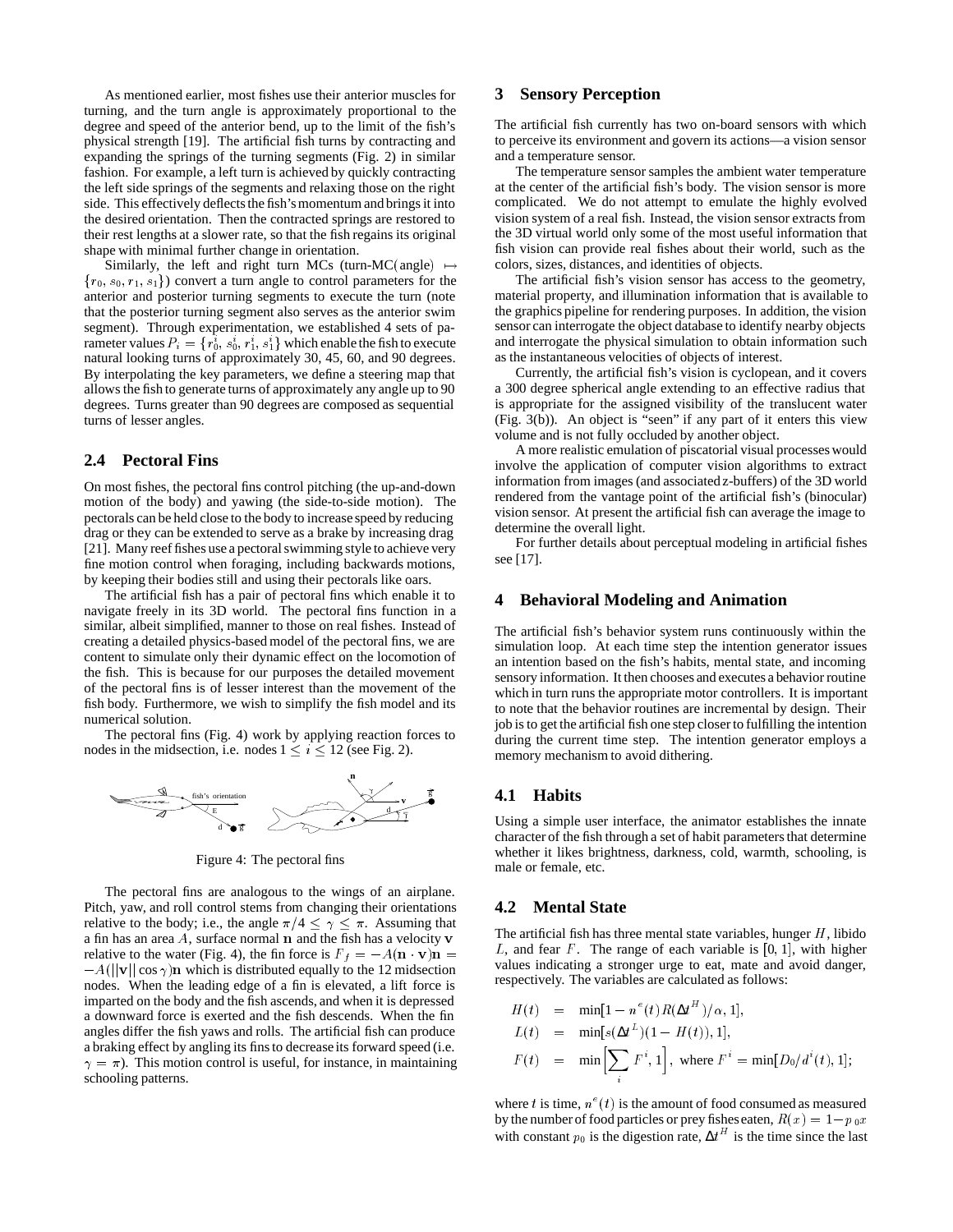meal,  $\alpha$  is a constant that dictates the appetite of the fish (bigger fishes have a larger  $\alpha$ ),  $s(x) = p_1x$  with constant  $p_1$  is the libido function,  $\Delta t^L$  is the time since the last mating,  $D_0 = 100$  is a constant, and  $F^*$  and  $d^*$  are, respectively, the fear of and distance to sighted predator *i*. Nominal constants are  $p_0 = 0.00067$  and  $p_1 = 0.0025$ . Certain choices can result in ravenous fishes (e.g,  $p_0 = 0.005$ ) or sexual mania (e.g.,  $p_1 = 0.01$ ).

## **5 Intention Generator**

Fig. 5 illustrates the generic intention generator which is responsible for the goal-directed behavior of the artificial fish in its dynamic world.



Figure 5: Generic intention generator (simplified). Set of intentions:  $\{$  *avoid, escape, school, eat, mate, leave, wander*  $\}$ .  $f_0$  and  $f_1$  are thresholds with  $f_0 < f_1$ .

The intention generator first checks the sensory information stream to see if there is any immediate danger of collision. If any object penetrates the fish's collision sensitivity region (a bounding box around the fish body) then the intention I generated is to *avoid* collision. A large sensitivity region results in a 'timid' fish that takes evasive action to avoid a potential collision well in advance, while a tight sensitivity region yields a 'courageous' fish that takes evasive action only at the last second.

If there is no immediate danger of collision, the neighborhood is searched for predators, the fear state variable  $F$  and the most dangerous predator m for which  $F^m \geq F^*$  are calculated. If the total fear  $\dot{F} > f_0$  (where  $0.1 \le f_0 \le 0.5$  is a threshold value) evasive action is to be taken. If the most dangerous predator is not too threatening (i.e.  $F^m < f_1$  where  $f_1 > f_0$ ) and the fish has a schooling habit, then the *school* intention is generated, otherwise the *escape* intention is generated.

If fear is below threshold, the hunger and libido mental state variables  $H$  and  $L$  are calculated. If the greater of the two exceeds a threshold  $0 < r < 0.5$ , the intention generated will be to *eat* or *mate* accordingly.

If the above test fails, the intention generator accessesthe ambient light and temperature information from the perception system. If the fish's habits dictate contentment with the ambient conditions, the intention generated will be to *wander* about, otherwise it will be to *leave* the vicinity.

Note that after the intention generator chooses an intention, it invokes the perceptual focus mechanism. For example, when the *avoid* intention is generated, the perception focusser is activated to locate the positions of the obstacles, paying special attention to the most dangerous one, generally the closest. Then the focusser computes qualitative constraints, such as *obstacle to the left*  $\Rightarrow$ *no left turn*. The focusser passes only the position of the most dangerous obstacle along with these constraints to the behavior routines. When the intention of a male fish is to *mate*, the focusser targets the most desirable female fish;when the intention is to *escape* from predators, only the information about the most threatening predator is passed to the next layer; etc.

In a complex dynamic world, the artificial fish should have some persistence in its intentions, otherwise it will tend to dither, perpetually switching goals. If the current behavior is interrupted by a high priority event, the intention generator is able to store, in a singleitem short term memory, the current intention and some associated information that may be used to resume the interrupted behavior. Such persistence serves primarily to make longer duration behaviors such as feeding and mating more robust. Suppose for example that the current behavior is mating and an imminent collision is detected. This causes an *avoid* intention and the storage of the *mate* intention (we refer to the stored intention as  $I^s$ ) along with the identity of the mating partner. After the obstacle is cleared, the intention generator commands the focusser to generate up-to-date heading and range information about the mating partner, assuming it is still in viewing range. A similar scenario may occur during feeding.

Our design of the intention generator and focusser simplifies the modification of existing personalities and behaviors and the addition of new ones. For example, we can create artificial fishes with different persistences by augmenting the focusser with a new positive threshold. Suppose the current intention of a predator fish is to *eat* and let the distance to some currently targeted prey be  $l_c$  and the distance to some other prey be  $l_n$ . If  $l_c - l_n$  is greater than the threshold, the fish will target the new prey. Varying the threshold will vary the fish's level of persistence. The same heuristic can be applied to mates when the fish is trying to *mate*. One can make the fish 'fickle' by setting the value of the threshold close to zero or make it 'devoted' by setting a large value.

#### **5.1 Behavior Routines**

Once the intention generator selects an intention it attempts to satisfy the intention by passing control to a behavior routine along with the data from the perception focusser. The artificial fish currently includes eight behavior routines: *avoiding-static-obstacle*, *avoiding-fish*, *eating-food*, *mating*, *leaving*, *wandering*, *escaping*, and *schooling* which serve the obvious purposes. The behavior routine uses the focused perceptual data to select an MC and provide it with the proper motor control parameters. We now briefly describe the function of the routines.

The *avoiding-static-obstacle* and *avoiding-fish* routines operate in similar fashion. Given the relative position of the obstacle, an appropriate MC (e.g. *left-turn-MC*) is chosen and the proper control parameters are calculated subject to the constraints imposed by other surrounding obstacles. For efficiency the *avoid-fish* routine treats the dynamic obstacle as a rectangular bounding box moving in a certain direction. Although collisions between fishes cannot always be avoided, bounding boxes can be easily adjusted such that they almost always are,and the method is very efficient. An enhancement would be to add collision resolution.

The *eating-food* routine tests the distance d from the fish's mouth to the food (see Fig. 4). If  $d$  is greater than some threshold value, the subroutine *chasing-target* is invoked.<sup>2</sup> When  $d$  is less than the

<sup>&</sup>lt;sup>2</sup>The *chasing-target* subroutine guides a fish as it swims towards a goal. It plays a crucial role in several behavior routines. We describe it in more detail elsewhere [17].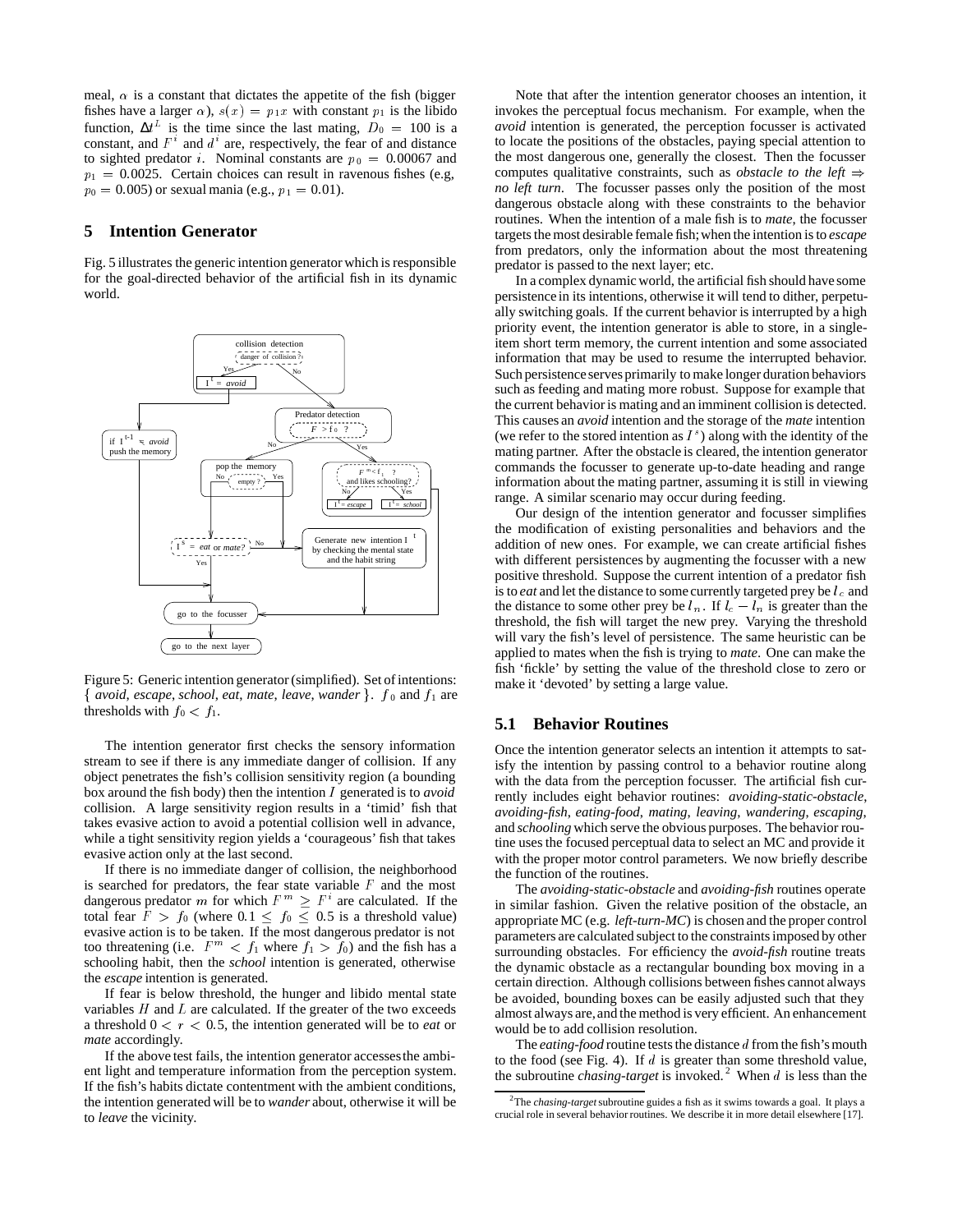threshold value the subroutine *suck-in* is activated where a "vacuum" force (to be explained in section 6.1) is calculated and then exerted on the food.

The *mating* routine invokes four subroutines: *looping*, *circling*, *ascending* and *nuzzling* (see Section 6.3 for details). The*wanderingabout* routine sets the fish swimming at a certain speed by invoking the swim-MC, while sending random turn angles to the turn-MCs. The *leaving* routine is similar to the *wandering-about* routine. The *escaping* routine chooses a suitable MC according to the relative position, orientation of the predator to the fish. The *schooling* routine will be discussed in Section 6.2.

## **6 Artificial Fish Types**

The introductory paragraph of the paper described the behavior of three types of artificial fishes—predators, prey, and pacifists. This section presents their implementation details.

#### **6.1 Predators**

Fig. 6 is a schematic of the intention generator of a predator, which is a specialized version of Fig. 5. To simplify matters, predators currently do not prey upon by other predators, so they perform no predator detection, and *escape*, *school*, and *mate* intentions are disabled ( $F = 0$ ,  $L = 0$ ). Since predators cruise perpetually, the *leave* intention is also disabled.



Figure 6: The intention generator of a Predator

Generally prey is in less danger of being hunted when it is far away from the predator, or is in a school, or is behind the predator. A predator chases prey k if the cost  $C_k = d_k(1 + \beta_1 S_k + \beta_2 E_k/\pi)$  of reaching it is minimal. Here,  $d_k$  is the distance between the mouth of the predator and the center of prey k's body,  $S_k = 1$  if prey k is in a school of fishes, otherwise  $S_k = 0$ , and the angle  $E_k \in [0, \pi)$ (Fig. 4) measures the turning cost.  $\beta_1$  and  $\beta_2$  are parameters that tune the contributions of  $S_k$  and  $E_k$ . We use  $\beta_1 = 0.5$  and  $\beta_2 = 0.2$ in our implementation of the focusser. Plate 2(a) shows a (green) predator stalking prey.

Most teleost fishes do not bite on their victims like sharks do. When a fish is about to eat it swims close to the victim and extends its protrusile jaw, thus creating a hollow space within the mouth. The pressure difference between the inside and the outside of the mouth produces a vacuum force that sucks into the mouth the victim and anything else in the nearby water. The predator closes its mouth, expels the water through the gills, and grinds the food with pharyngeal jaws [21]. We simulate this process by enabling the artificial fish to open and close its mouth kinematically. To suck in prey, it opens its mouth and, while the mouth is open, exerts vacuum forces on fishes (the forces are added to external nodal forces  $f_i$  in equation (1) and other dynamic particles in the vicinity of the open mouth, drawing them in (see Plate 2(b)).

#### **6.2 Prey**

The intention generator of a prey fish is a specialization of the generic intention generator of Fig. 5 as follows:



Figure 7: Portion of intention generator of prey.

Schooling and evading predators are two distinct behaviors of prey. Because of space constraints, we briefly describe the implementation of only the *schooling* behavior. Schooling is a complex behavior where all the fishes swim in generally the same direction (see Plate 3(a)). Each fish constantly adjusts its speed and direction to match those of other members of the school. They establish a certain distance from one another, roughly one body length from neighbors, on average [21]. As in [13], each member of a school of artificial fish acts autonomously, and the schooling behavior is achieved through sensory perception and locomotion. An inceptive school forms when a few fish swim towards a lead fish. Once a fish is in some proximity to some other schooling fish, the *schooling* behavior routine outlined in Fig. 8 is invoked.



Figure 8: Schooling behavior routine.

The intention generator prevents schooling fish from getting too close together, because the *avoid* collision intention has highest precedence. To create more compact schools, the collision sensitivity region of a schooling fish is decreased,once it gets into formation. When a large school encounters an obstacle, the autonomous obstacle avoidance behavior of individual fishes may cause the school to split into two groups and rejoin once the obstacle is cleared and the *schooling* behavior routine regains control (Plate 3(b)).

#### **6.3 Pacifists**

The intention generator of a pacifist differs from that of prey in that intention *mate* is activated and *escape* and *school* are deactivated.

Piscatorial mating behaviors show great interspecies and intraspecies diversity [15]. However, two behaviors are prevalent: (i) nuzzling, where typically the male approaches the female from underneath and nudges her abdomen repeatedly until she is ready to spawn, and (ii) spawning ascent, where in its simplest form, the female rapidly swims towards the surface pursued by the male and releases gametes at the peak of her ascent. Moreover, courtship dancing is common in many species, albeit with substantial variation. Two frequently observed patterns are looping, in which the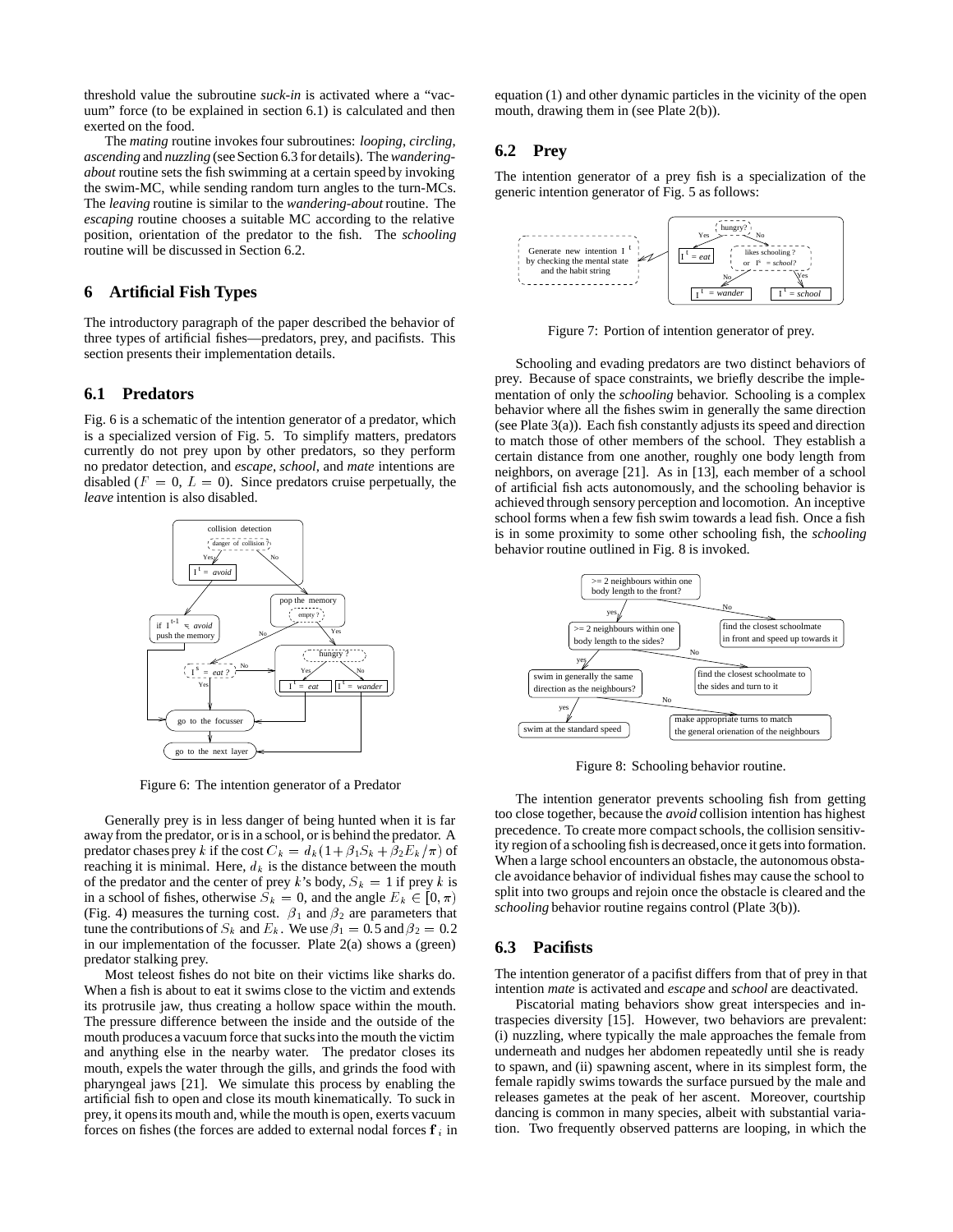male swims vigorously up and down in a loop slightly above and in front of the female, and circling, in which the male and female circle, seemingly chase each other's tail.

We have implemented an elaborate *mating* behavior routine which simulates courtship competition (Plate 4(a)), looping, circling, spawning ascent, and nuzzling (Plate 4(b)) behavior patterns in sequence. A male fish selects a mate based on the following criteria: a female of the same species is more attractive than one of different species, and closer females are more attractive than ones further away. A female selects a mate similarly, but shows preference to male fish size (stronger, more protective) rather than proximity.

Once fish  $i$  has selected a potential partner  $j$  based on the above criteria, it sends a signal to fish  $j$ , and there are three possibilities: *Case 1*: If fish *j*'s intention is not to *mate*, fish *i* approaches *j* and follows it around using *chasing-target* with the center of j's body as target. *Case 2*: If fish j's intention is to *mate* but its intended partner is not fish  $i$ . In this case if  $i$  is male it will perform a *looping* behavior in front of  $j$  for a certain amount of time. If  $j$ is impressed and selects  $i$  during this time limit, then the courtship sequence continues, otherwise i will discontinue *looping* and leave  $j$  to find a new potential partner. Otherwise, if  $i$  is female it will choose another potential male. *Case 3*: If fish j's intention is to *mate* and its intended partner is fish *i*, the *courtship* behavior starts with the male looping in front of the female while she hovers and bobs her head. Looping is simulated by invoking *chasing-target* at a point in front of the female's head which moves up and down at a certain frequency. The female's hovering and head bobbing is accomplished through motor control of her pectoral fins (i.e., parameter  $\gamma$ )

The male counts the number of times his mouth reaches the vicinity of the moving point, and when the count exceeds a set threshold (currently 6) he makes a transition from *looping* to *circling* behavior. Although the threshold count is fixed, the actual motions and duration of looping is highly unpredictable for any number of reasons, including the fact that looping may be temporarily interrupted to handle high priority items such as potential collisions between the pair or with other fishes that may pass by.

Before the transition to *circling*, the female fish may reject her initial partner and turn to a new larger male fish if the latter joins in the *looping* display. At this point the initially engaged male turns away as in case 2 above. *Circling* is achievedwhen the fishesinvoke *chasing-target* to chase each other's tail.

The *circling* routine ends and the spawning *ascending* routine begins after the female has made a fixed number of turns during circling. The female fish ascends quickly through fast swimming followed by hovering. The male fish invokes *chasing-target* to follow the abdomen of the female. The *nuzzling* routine requires the male to approach her abdomenfrom below. Once his mouth touches her abdomen, the male backs off for a number of time steps. This procedure repeats, until the male successfully touches the female 3 times. To permit the mating pair to come close together, the regions of sensitivity are set very tightly to their bodies. It is intriguing to watch some of the male artificial fish's attempts fail because of an inappropriate approach angle which triggers the *avoiding-fish* response. The male turns away to avoid the collision and tries again.

#### **7 Conclusion**

We have demonstrated a framework for behavioral animation featuring an artificial fish model with some astonishing behaviors. These behaviors yield realistic individual and collective motions with minimal intervention from the animator. The easy extensibility of our framework is made most evident by the complex patterns of mating behavior that we have been able to implement to date. Our implementation can run a simulation of 10 fishes, 15 food particles, and 5 static obstacles at about 4 frames/sec (including wireframe

rendering time) on a Silicon Graphics R4400 Indigo2. One of the many exciting directions for future research is to further increase the relevance of our work to the burgeoning field of artificial life [4]. We may be within reach of computational models that imitate the spawning behavior of the female (release of gametes) and the male (fertilization), hence the evolution of new varieties of artificial fishes through simulated sexual reproduction.

#### **References**

- [1] H. E. Adler. *Fish Behavior: Why Fishes do What They Do*. T.F.H Publications, Neptune City, NJ, 1975.
- [2] N. Badler, B. Barsky, and D. Zeltzer, editors. *Making Them Move*. Morgan Kaufmann, San Mateo, CA, 1991.
- [3] V. Braitenberg. *Vehicles, Experiments in Synthetic Psychology*. The MIT Press, Cambridge, MA, 1984.
- [4] S. Levy. *Artificial Life*. Vintage Books, NY, 1992.
- [5] K. Lorenz. *Foundations of Ethology*. Springer-Verlag, New York, 1973.
- [6] P. Maes, editor. *Designing Autonomous Agents*. The MIT Press, Cambridge, MA, 1991.
- [7] D. Mcfarland. *Animal Behaviour*. Pitman, 1985.
- [8] M. McKenna, S. Pieper, and D. Zeltzer. Control of a virtual actor: The roach. *ACM SIGGRAPH 1990Symposiumon Interactive3D Graphics*, 24(2):165–174, 1990.
- [9] G. S. P. Miller. The motion dynamics of snakes and worms. *Computer Graphics*, 22(4):169–177, 1988.
- [10] W. Press, B. Flannery, S. Teukolsky, and W. Vetterling. *Numerical Recipes: The Art of Scientific Computing*. Cambridge University Press, Cambridge, England, 1986.
- [11] M. H. Raibert and J. K. Hodgins. Animation of dynamic legged locomotion. *Computer Graphics*, 25(4):349–358, 1991.
- [12] O. Renault, N. Magnenat-Thalmann, and D. Thalmann. A visionbased approach to behavioural animation. *Visualization and Computer Animation*, 1:18–21, 1990.
- [13] C. W. Reynolds. Flocks, herds, and schools: A distributed behavioral model. *Computer Graphics*, 21(4):25–34, 1987.
- [14] D. Terzopoulos and K Waters. Physically-based facial modelling, analysis, and animation. *Visulization and Computer Animation*, 1:73– 80, 1990.
- [15] R. E. Thresher. *Reproduction in Reef Fishes*. T.F.H. Publications, Neptune City, NJ, 1984.
- [16] N. Tinbergen. *The Study of Instinct*. Clarendon Press, Oxford, England, 1950.
- [17] X. Tu and D. Terzopoulos. Perceptual modeling for behavioral animation of fishes. In *Proc. 2nd Pacific Conf. on Computer Graphics*, Beijing, China, 1994.
- [18] X. Tu, D. Terzopoulos, and E. Fiume. Go Fish! ACM SIGGRAPH Video Review Issue 91: SIGGRAPH'93 Electronic Theater, 1993.
- [19] P. W. Webb. Form and function in fish swimming. *Scientific American*, 251(1), 1989.
- [20] J. Wilhelms and R. Skinner. A "notion" for interactive behavioral animation control. *IEEE Computer Graphics and Applications*, 10(3):14– 22, 1990.
- [21] R. Wilson and J. Q. Wilson. *Watching Fishes*. Harper and Row, New York, 1985.
- [22] D. Zeltzer. Motor control techniques for figure animation. *IEEE Computer Graphics and Application*, 2(9):53–59, 1982.